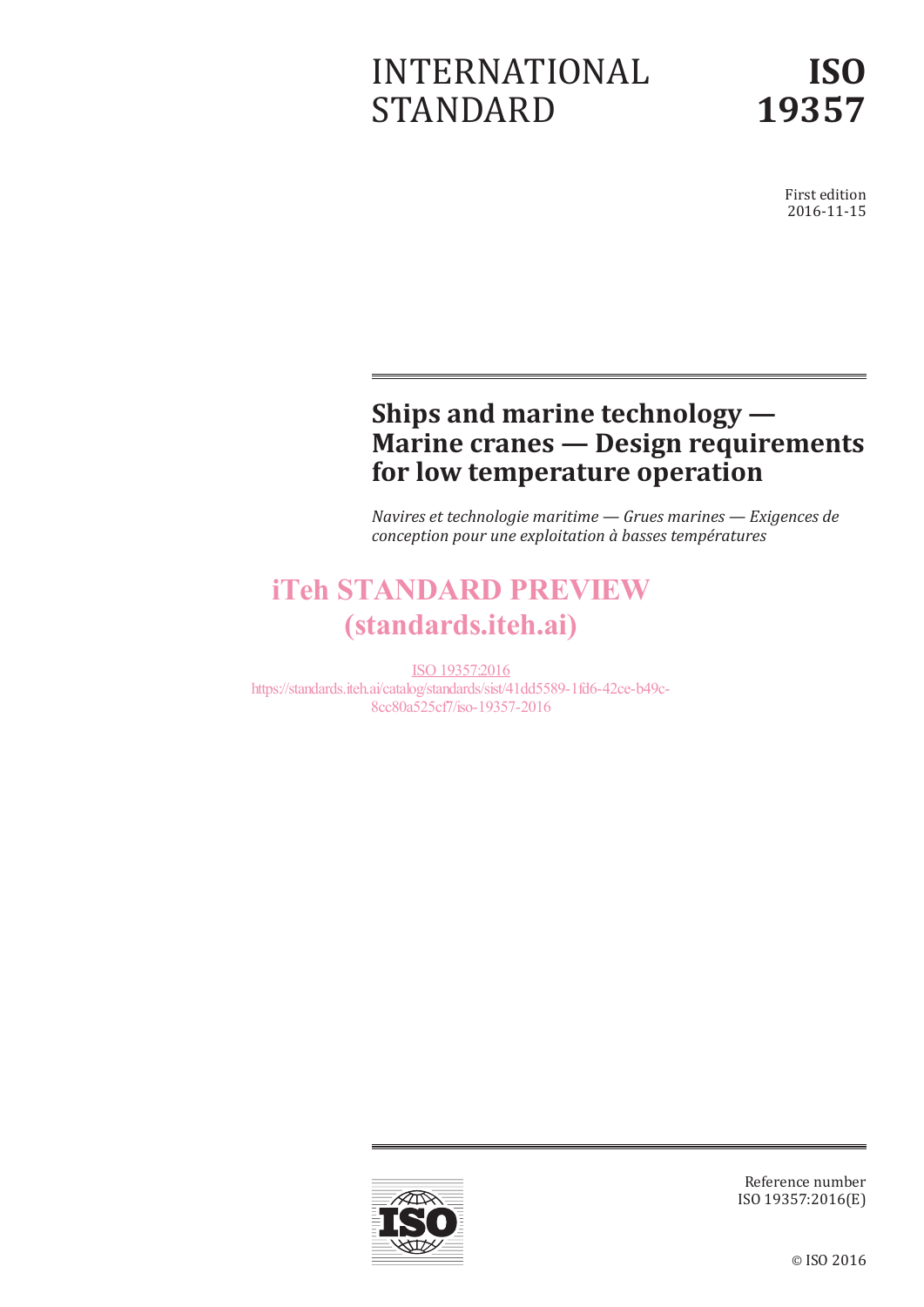# iTeh STANDARD PREVIEW (standards.iteh.ai)

ISO 19357:2016 https://standards.iteh.ai/catalog/standards/sist/41dd5589-1fd6-42ce-b49c-8cc80a525cf7/iso-19357-2016



© ISO 2016, Published in Switzerland

All rights reserved. Unless otherwise specified, no part of this publication may be reproduced or utilized otherwise in any form or by any means, electronic or mechanical, including photocopying, or posting on the internet or an intranet, without prior written permission. Permission can be requested from either ISO at the address below or ISO's member body in the country of the requester.

ISO copyright office Ch. de Blandonnet 8 • CP 401 CH-1214 Vernier, Geneva, Switzerland Tel. +41 22 749 01 11 Fax +41 22 749 09 47 copyright@iso.org www.iso.org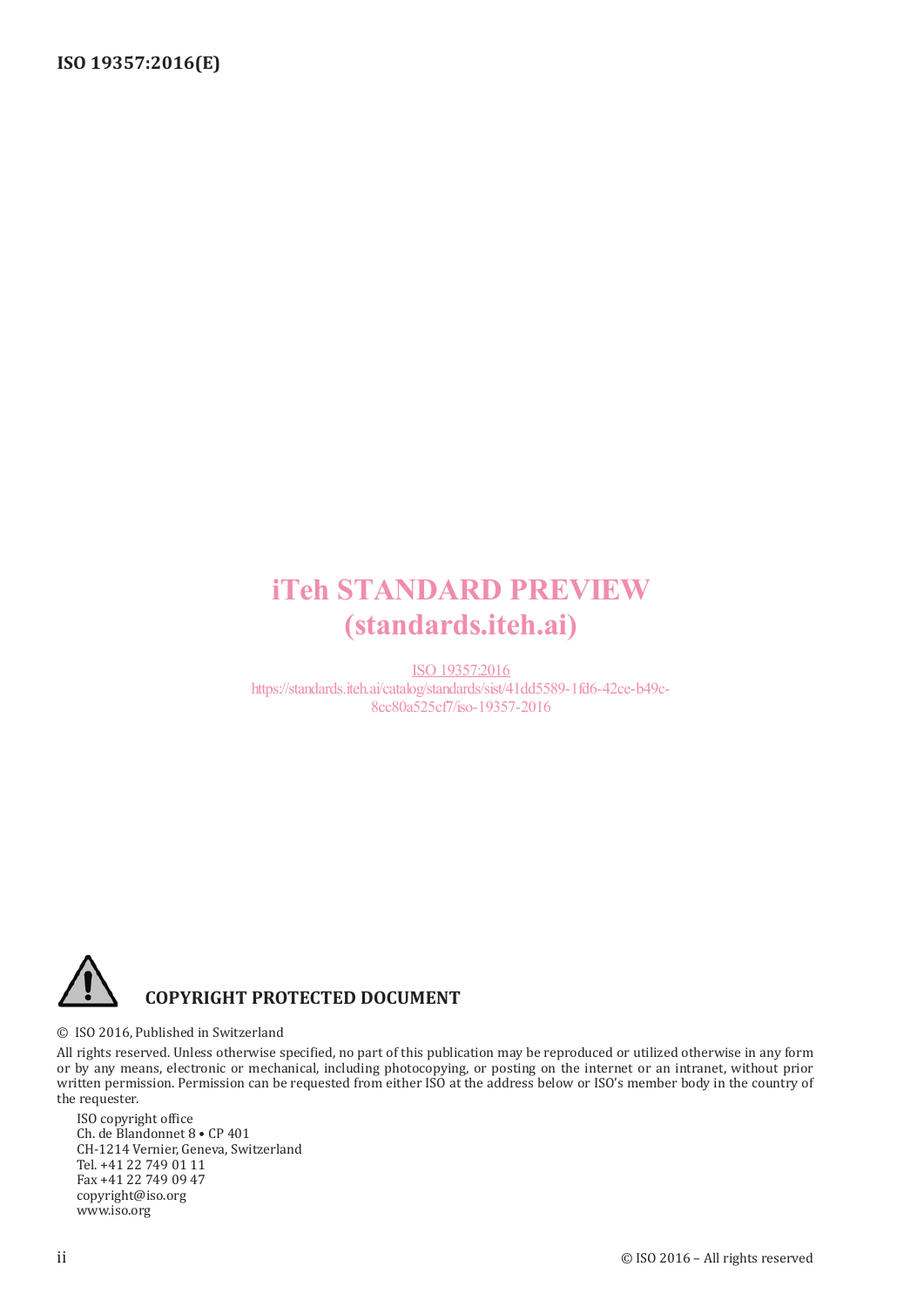# **Contents**

| . .<br>×<br>۹<br>×<br>×<br>v |
|------------------------------|
|------------------------------|

| 1<br>2<br>3<br>4<br>4.1<br>4.2<br>5<br>5.1<br>5.2<br>5.3<br>5.4<br>6<br>6.1<br>Rolled steel <u>the contract of the second steel steel</u> and a second steel the second steel steel steel steel and steel steel and steel steel steel steel and steel steel steel and steel steel and steel steel and steel and st<br>6.1.1<br>6.1.2<br>6.1.3<br>6.2<br>6.2.1<br>Sewing ring ANDARD PREVIEW 35<br>6.2.2<br>Connecting bolt of slewing support and pin and connecting states. 5 Hook, ring, shackle, chain, shaft and pin<br>6.2.3<br>6.2.4<br>6.3<br>6.4<br>6.5<br>6.6<br>6.6.1<br>6.6.2<br>6.6.3<br>Structure design <b>Execution</b> 6<br>7<br>Design of power plant, mechanism and operating system <b>manufactures</b> in the state of the state of the state of the<br>8<br>8.1<br>8.2<br>8.3<br>8.4<br>9<br>9.1<br>9.2<br>9.2.1<br>9.2.2<br>9.2.3<br>9.2.4<br>9.3<br>9.4<br>Platform and passage <b>Matter and passage and all passage and all participal and all passage</b> 3<br>10<br>10.1<br>10.2 |  |  |  |  |  |  |
|-------------------------------------------------------------------------------------------------------------------------------------------------------------------------------------------------------------------------------------------------------------------------------------------------------------------------------------------------------------------------------------------------------------------------------------------------------------------------------------------------------------------------------------------------------------------------------------------------------------------------------------------------------------------------------------------------------------------------------------------------------------------------------------------------------------------------------------------------------------------------------------------------------------------------------------------------------------------------------------------------------------|--|--|--|--|--|--|
|                                                                                                                                                                                                                                                                                                                                                                                                                                                                                                                                                                                                                                                                                                                                                                                                                                                                                                                                                                                                             |  |  |  |  |  |  |
|                                                                                                                                                                                                                                                                                                                                                                                                                                                                                                                                                                                                                                                                                                                                                                                                                                                                                                                                                                                                             |  |  |  |  |  |  |
|                                                                                                                                                                                                                                                                                                                                                                                                                                                                                                                                                                                                                                                                                                                                                                                                                                                                                                                                                                                                             |  |  |  |  |  |  |
|                                                                                                                                                                                                                                                                                                                                                                                                                                                                                                                                                                                                                                                                                                                                                                                                                                                                                                                                                                                                             |  |  |  |  |  |  |
|                                                                                                                                                                                                                                                                                                                                                                                                                                                                                                                                                                                                                                                                                                                                                                                                                                                                                                                                                                                                             |  |  |  |  |  |  |
|                                                                                                                                                                                                                                                                                                                                                                                                                                                                                                                                                                                                                                                                                                                                                                                                                                                                                                                                                                                                             |  |  |  |  |  |  |
|                                                                                                                                                                                                                                                                                                                                                                                                                                                                                                                                                                                                                                                                                                                                                                                                                                                                                                                                                                                                             |  |  |  |  |  |  |
|                                                                                                                                                                                                                                                                                                                                                                                                                                                                                                                                                                                                                                                                                                                                                                                                                                                                                                                                                                                                             |  |  |  |  |  |  |
|                                                                                                                                                                                                                                                                                                                                                                                                                                                                                                                                                                                                                                                                                                                                                                                                                                                                                                                                                                                                             |  |  |  |  |  |  |
|                                                                                                                                                                                                                                                                                                                                                                                                                                                                                                                                                                                                                                                                                                                                                                                                                                                                                                                                                                                                             |  |  |  |  |  |  |
|                                                                                                                                                                                                                                                                                                                                                                                                                                                                                                                                                                                                                                                                                                                                                                                                                                                                                                                                                                                                             |  |  |  |  |  |  |
|                                                                                                                                                                                                                                                                                                                                                                                                                                                                                                                                                                                                                                                                                                                                                                                                                                                                                                                                                                                                             |  |  |  |  |  |  |
|                                                                                                                                                                                                                                                                                                                                                                                                                                                                                                                                                                                                                                                                                                                                                                                                                                                                                                                                                                                                             |  |  |  |  |  |  |
|                                                                                                                                                                                                                                                                                                                                                                                                                                                                                                                                                                                                                                                                                                                                                                                                                                                                                                                                                                                                             |  |  |  |  |  |  |
|                                                                                                                                                                                                                                                                                                                                                                                                                                                                                                                                                                                                                                                                                                                                                                                                                                                                                                                                                                                                             |  |  |  |  |  |  |
|                                                                                                                                                                                                                                                                                                                                                                                                                                                                                                                                                                                                                                                                                                                                                                                                                                                                                                                                                                                                             |  |  |  |  |  |  |
|                                                                                                                                                                                                                                                                                                                                                                                                                                                                                                                                                                                                                                                                                                                                                                                                                                                                                                                                                                                                             |  |  |  |  |  |  |
|                                                                                                                                                                                                                                                                                                                                                                                                                                                                                                                                                                                                                                                                                                                                                                                                                                                                                                                                                                                                             |  |  |  |  |  |  |
|                                                                                                                                                                                                                                                                                                                                                                                                                                                                                                                                                                                                                                                                                                                                                                                                                                                                                                                                                                                                             |  |  |  |  |  |  |
|                                                                                                                                                                                                                                                                                                                                                                                                                                                                                                                                                                                                                                                                                                                                                                                                                                                                                                                                                                                                             |  |  |  |  |  |  |
|                                                                                                                                                                                                                                                                                                                                                                                                                                                                                                                                                                                                                                                                                                                                                                                                                                                                                                                                                                                                             |  |  |  |  |  |  |
|                                                                                                                                                                                                                                                                                                                                                                                                                                                                                                                                                                                                                                                                                                                                                                                                                                                                                                                                                                                                             |  |  |  |  |  |  |
|                                                                                                                                                                                                                                                                                                                                                                                                                                                                                                                                                                                                                                                                                                                                                                                                                                                                                                                                                                                                             |  |  |  |  |  |  |
|                                                                                                                                                                                                                                                                                                                                                                                                                                                                                                                                                                                                                                                                                                                                                                                                                                                                                                                                                                                                             |  |  |  |  |  |  |
|                                                                                                                                                                                                                                                                                                                                                                                                                                                                                                                                                                                                                                                                                                                                                                                                                                                                                                                                                                                                             |  |  |  |  |  |  |
|                                                                                                                                                                                                                                                                                                                                                                                                                                                                                                                                                                                                                                                                                                                                                                                                                                                                                                                                                                                                             |  |  |  |  |  |  |
|                                                                                                                                                                                                                                                                                                                                                                                                                                                                                                                                                                                                                                                                                                                                                                                                                                                                                                                                                                                                             |  |  |  |  |  |  |
|                                                                                                                                                                                                                                                                                                                                                                                                                                                                                                                                                                                                                                                                                                                                                                                                                                                                                                                                                                                                             |  |  |  |  |  |  |
|                                                                                                                                                                                                                                                                                                                                                                                                                                                                                                                                                                                                                                                                                                                                                                                                                                                                                                                                                                                                             |  |  |  |  |  |  |
|                                                                                                                                                                                                                                                                                                                                                                                                                                                                                                                                                                                                                                                                                                                                                                                                                                                                                                                                                                                                             |  |  |  |  |  |  |
|                                                                                                                                                                                                                                                                                                                                                                                                                                                                                                                                                                                                                                                                                                                                                                                                                                                                                                                                                                                                             |  |  |  |  |  |  |
|                                                                                                                                                                                                                                                                                                                                                                                                                                                                                                                                                                                                                                                                                                                                                                                                                                                                                                                                                                                                             |  |  |  |  |  |  |
|                                                                                                                                                                                                                                                                                                                                                                                                                                                                                                                                                                                                                                                                                                                                                                                                                                                                                                                                                                                                             |  |  |  |  |  |  |
|                                                                                                                                                                                                                                                                                                                                                                                                                                                                                                                                                                                                                                                                                                                                                                                                                                                                                                                                                                                                             |  |  |  |  |  |  |
|                                                                                                                                                                                                                                                                                                                                                                                                                                                                                                                                                                                                                                                                                                                                                                                                                                                                                                                                                                                                             |  |  |  |  |  |  |
|                                                                                                                                                                                                                                                                                                                                                                                                                                                                                                                                                                                                                                                                                                                                                                                                                                                                                                                                                                                                             |  |  |  |  |  |  |
|                                                                                                                                                                                                                                                                                                                                                                                                                                                                                                                                                                                                                                                                                                                                                                                                                                                                                                                                                                                                             |  |  |  |  |  |  |
|                                                                                                                                                                                                                                                                                                                                                                                                                                                                                                                                                                                                                                                                                                                                                                                                                                                                                                                                                                                                             |  |  |  |  |  |  |
|                                                                                                                                                                                                                                                                                                                                                                                                                                                                                                                                                                                                                                                                                                                                                                                                                                                                                                                                                                                                             |  |  |  |  |  |  |
|                                                                                                                                                                                                                                                                                                                                                                                                                                                                                                                                                                                                                                                                                                                                                                                                                                                                                                                                                                                                             |  |  |  |  |  |  |
|                                                                                                                                                                                                                                                                                                                                                                                                                                                                                                                                                                                                                                                                                                                                                                                                                                                                                                                                                                                                             |  |  |  |  |  |  |
|                                                                                                                                                                                                                                                                                                                                                                                                                                                                                                                                                                                                                                                                                                                                                                                                                                                                                                                                                                                                             |  |  |  |  |  |  |
|                                                                                                                                                                                                                                                                                                                                                                                                                                                                                                                                                                                                                                                                                                                                                                                                                                                                                                                                                                                                             |  |  |  |  |  |  |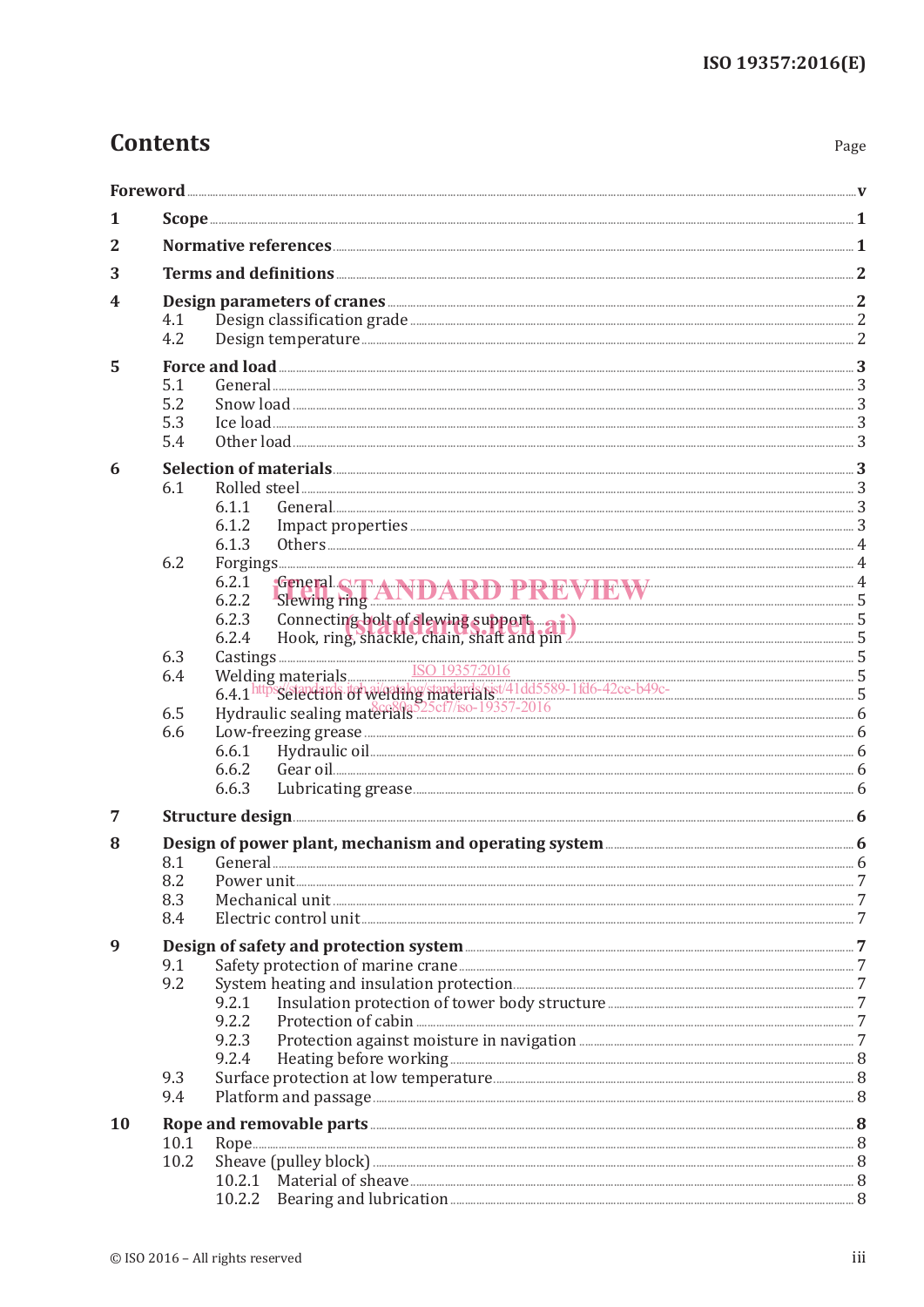| 11 |  |
|----|--|
|    |  |
|    |  |
|    |  |
|    |  |

# **iTeh STANDARD PREVIEW** (standards.iteh.ai)

ISO 19357:2016 https://standards.iteh.ai/catalog/standards/sist/41dd5589-1fd6-42ce-b49c-8cc80a525cf7/iso-19357-2016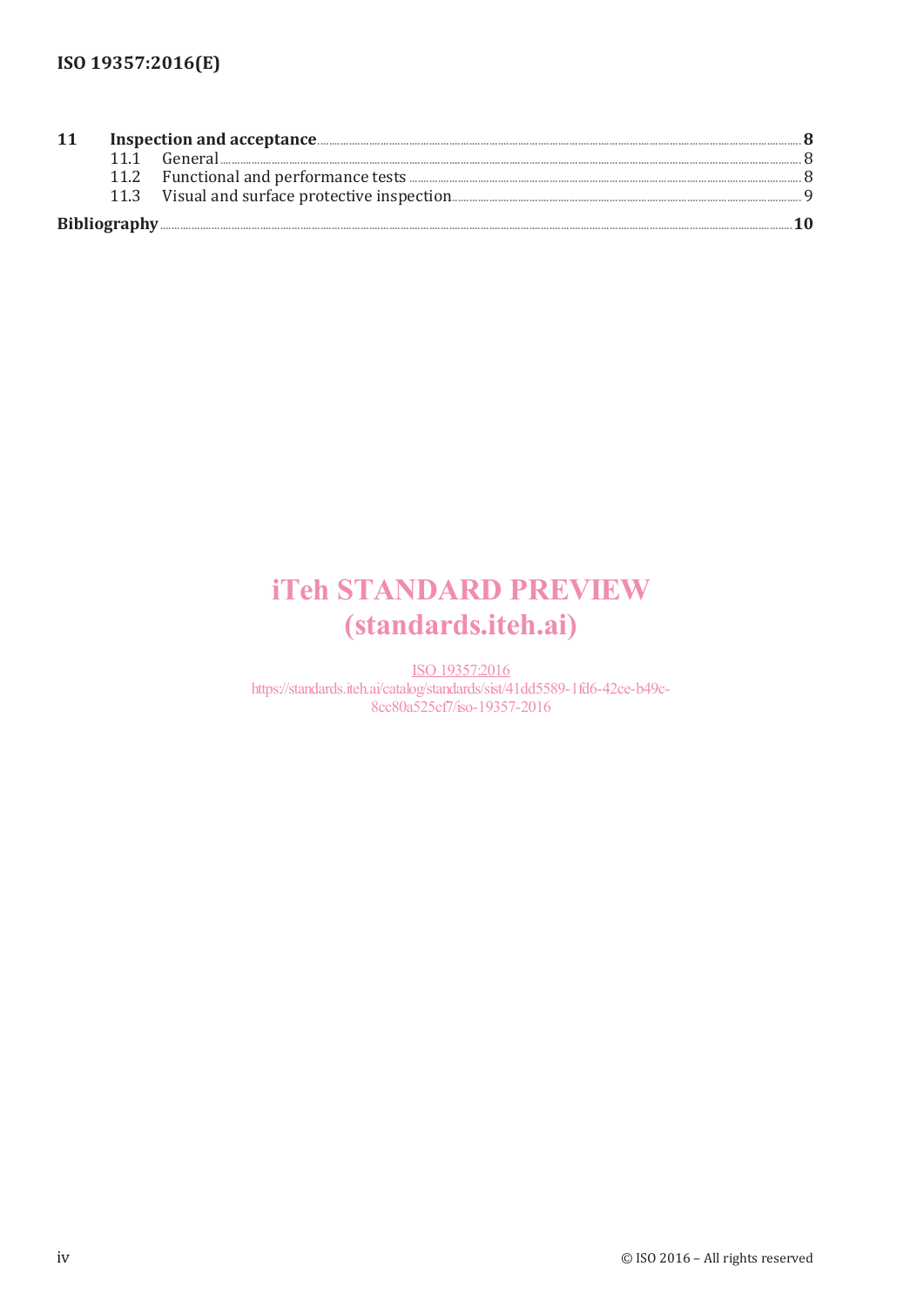## **Foreword**

ISO (the International Organization for Standardization) is a worldwide federation of national standards bodies (ISO member bodies). The work of preparing International Standards is normally carried out through ISO technical committees. Each member body interested in a subject for which a technical committee has been established has the right to be represented on that committee. International organizations, governmental and non-governmental, in liaison with ISO, also take part in the work. ISO collaborates closely with the International Electrotechnical Commission (IEC) on all matters of electrotechnical standardization.

The procedures used to develop this document and those intended for its further maintenance are described in the ISO/IEC Directives, Part 1. In particular the different approval criteria needed for the different types of ISO documents should be noted. This document was drafted in accordance with the editorial rules of the ISO/IEC Directives, Part 2 (see www.iso.org/directives).

Attention is drawn to the possibility that some of the elements of this document may be the subject of patent rights. ISO shall not be held responsible for identifying any or all such patent rights. Details of any patent rights identified during the development of the document will be in the Introduction and/or on the ISO list of patent declarations received (see www.iso.org/patents).

Any trade name used in this document is information given for the convenience of users and does not constitute an endorsement.

For an explanation on the meaning of ISO specific terms and expressions related to conformity assessment, as well as information about ISO's adherence to the World Trade Organization (WTO) principles in the<br>Technical Barriers to Trade (TBT) see the following URL: www.iso.org/iso/foreword html Technical Barriers to Trade (TBT) see the following URL: www.iso.org/iso/foreword.html.

The committee responsible for this document is ISO/TC 8, *Ships and marine technology*, Subcommittee SC 4, *Outfitting and deck machinery*.

ISO 19357:2016 https://standards.iteh.ai/catalog/standards/sist/41dd5589-1fd6-42ce-b49c-8cc80a525cf7/iso-19357-2016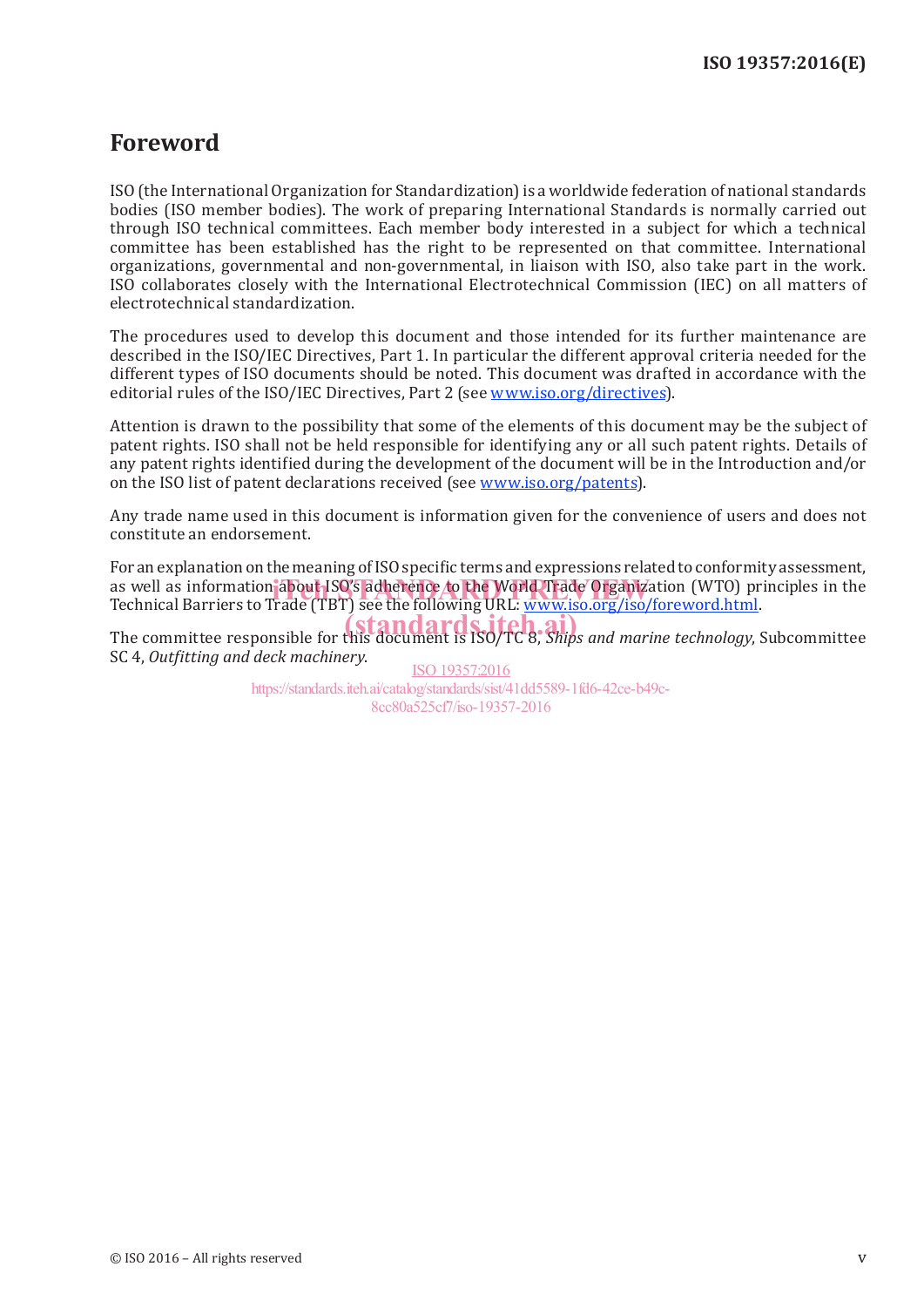# iTeh STANDARD PREVIEW (standards.iteh.ai)

ISO 19357:2016 https://standards.iteh.ai/catalog/standards/sist/41dd5589-1fd6-42ce-b49c-8cc80a525cf7/iso-19357-2016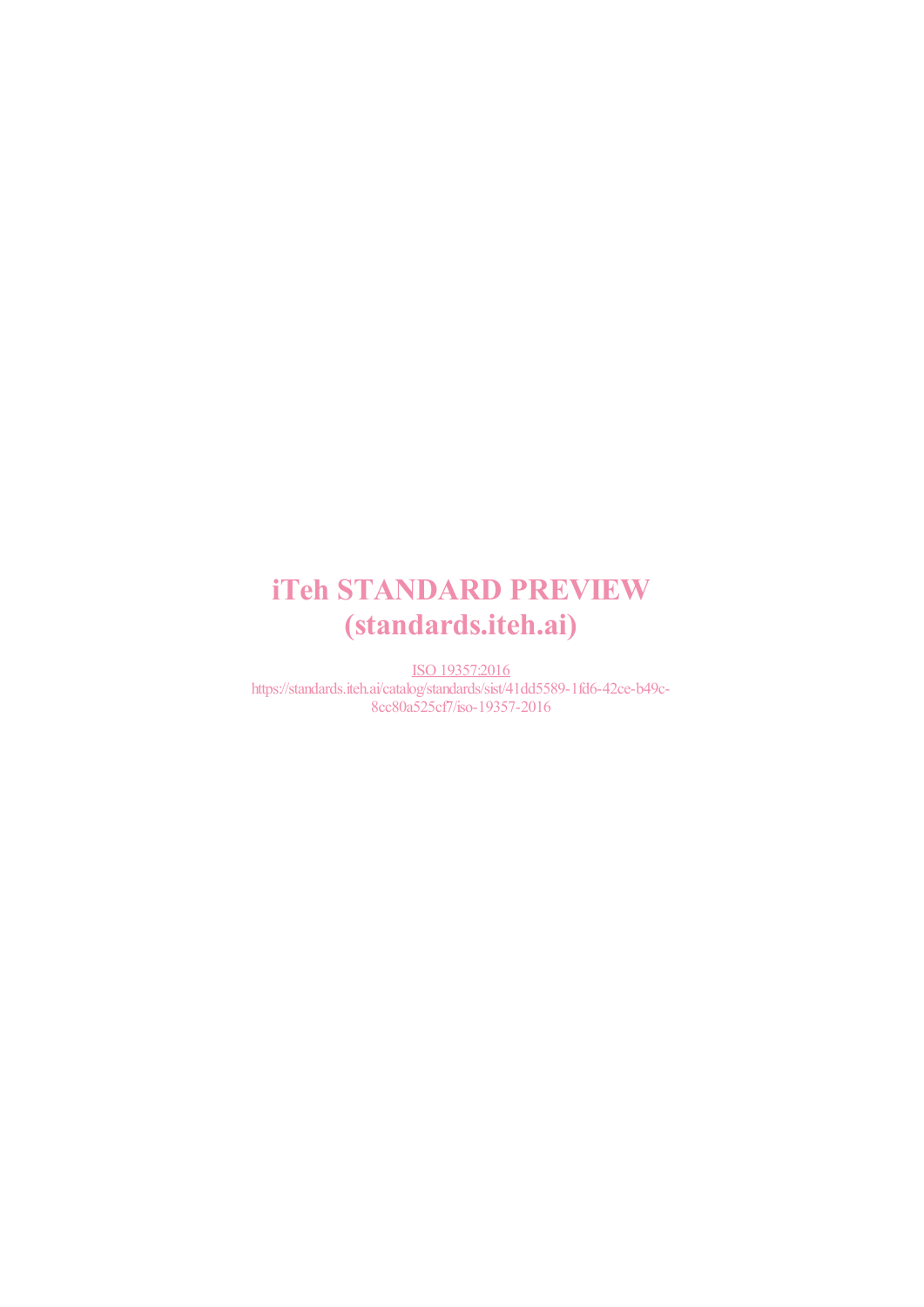## **Ships and marine technology — Marine cranes — Design requirements for low temperature operation**

## **1 Scope**

This document specifies the requirements for design, construction, safety, performance, acceptance test and operation of marine cranes for low temperature operation.

This document is applicable to marine cranes of the following types, which are exposed to and operated in low temperatures:

- deck cranes mounted on ships for handling cargo or containers in harbour or sheltered water conditions;
- floating cranes or grab cranes mounted on barges or pontoons for operating in harbour conditions or sheltered water conditions;
- engine room cranes and provision cranes, etc. mounted on ships (including floating docks) for handling equipment and stores in harbour conditions.

This document is not applicable to the following  $R$  D  $\overline{P}\overline{R}$   $\overline{V}\overline{E}$   $\overline{W}$ 

- minimum ambient operating temperatures no less than −20 °C;<br>
Standards.iteh.ai)
- $-$  maximum ambient operating temperatures above +45 °C;
- transport, assembly, dismantling and decommissioning of cranes;<br>https://www.standards.teh.arcatalogstandards/sist/41dd 89-11d6-47d ISO 19357:2016 https://standards.iteh.ai/catalog/standards/sist/41dd5589-1fd6-42ce-b49c-
- lifting accessories, i.e. any item between the crane and the load;
- lifting operations involving more than one crane;
- hand powered cranes;
- emergency rescue operations;
- shore-side cargo handling cranes;
- portable cranes on board;
- lifting appliances for lifeboats, liferafts accommodation ladders and pilot ladders;
- launching appliances for survival craft and rescue boats;
- gangways, accommodation and pilot ladders and their handling appliances.

#### **2 Normative references**

The following documents are referred to in the text in such a way that some or all of their content constitutes requirements of this document. For dated references, only the edition cited applies. For undated references, the latest edition of the referenced document (including any amendments) applies.

ISO 19354, *Ships and marine technology — Marine cranes — General requirements*

ISO 19355, *Ships and marine technology — Marine cranes — Structural requirements*

ISO 19356, *Ships and marine technology — Marine cranes — Test specification and procedures*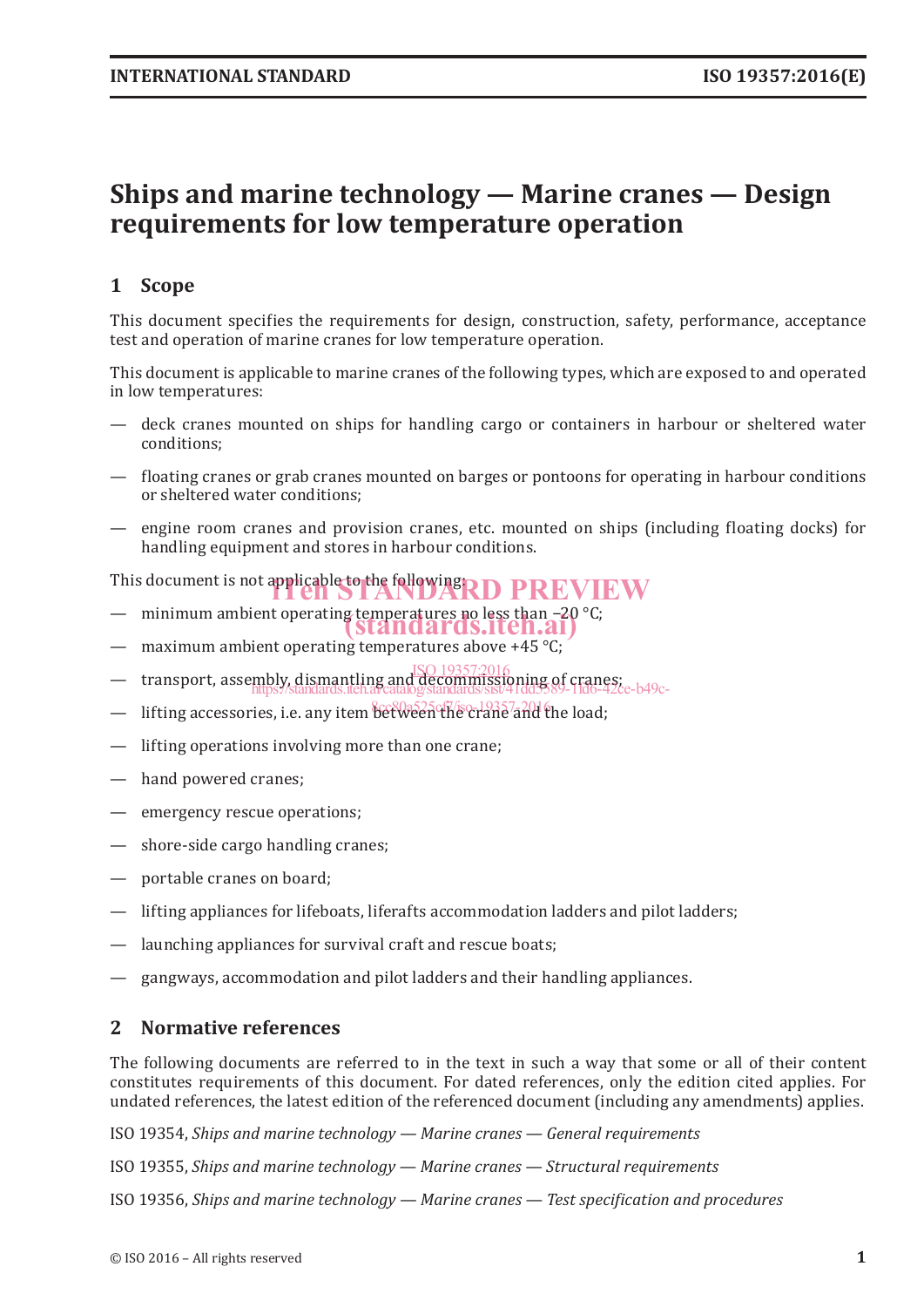### **3 Terms and definitions**

For the purposes of this document, the terms and definitions given in ISO 4306-1, ISO 3828 and the following apply.

ISO and IEC maintain terminological databases for use in standardization at the following addresses:

- IEC Electropedia: available at http://www.electropedia.org/
- ISO Online browsing platform: available at http://www.iso.org/obp

#### **3.1**

### **mean daily low temperature**

**MDLT**

mean value of the daily low temperature for each day of the year over a minimum of ten-year period

Note 1 to entry: A data set acceptable to the administration may be used if ten years of data is not available.

#### **3.2**

#### **polar service temperature PST**

temperature specified for a ship which is intended to operate in low air temperature, which shall be set at least 10 °C below the lowest *MDLT* (3.1) for the intended area and season of operation in polar waters

#### **3.3**

**marine crane intend to operate in low temperature** marine crane intend to operate in low temperature<br>crane which is intended to work in the areas where the lowest *mean daily low temperature (MDLT)* (3.1) is below −10 °C (standards.iteh.ai)

#### **3.4**

### **design service temperature**

ISO 19357:2016

**DST** temperature specified for a ship which is intended to judge the performance of material, machinery and system in low air temperature https://standards.iteh.ai/catalog/standards/sist/41dd5589-1fd6-42ce-b49c-

Note 1 to entry: Note1 to entry: It is usually decided by the ship-owner according to the use and service condition of the ship. It shall be set at least 10 °C below the lowest *MDLT* (3.1) for the intended area and season of operation in polar waters.

Note 2 to entry: Design service temperature (DST) equal to *polar service temperature (PST)* (3.2).

### **4 Design parameters of cranes**

#### **4.1 Design classification grade**

The classification grade of low temperature operating cranes may be in accordance with ISO regulations on common marine cranes.

#### **4.2 Design temperature**

Design temperature would decide the steel grade. Hydraulic, electric and lubrication system should be reliable for cranes operated at design temperature and the cranes should stay undamaged at the minimum anticipated temperature.

Design temperature of cranes for low temperature operation is equal to the polar service temperature (PST) of the intended ship.

PST should be decided by ship-owner or ship designer according to mean daily low temperature (MDLT) of the intended operation area. PST would be obtained with reliable temperature records excluding those which occurred at a rate below 2,5 %.